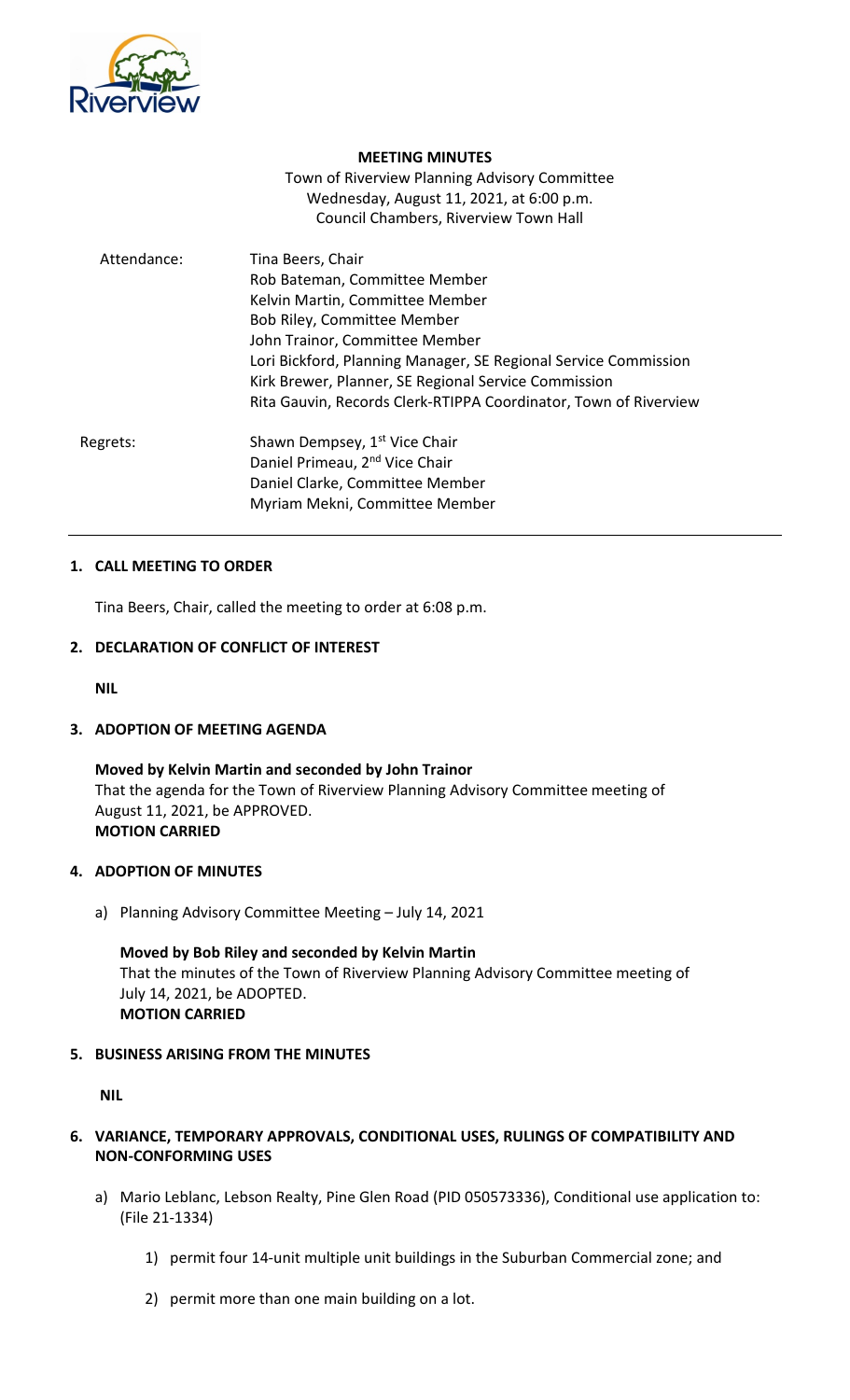Kirk Brewer presented a proposal to permit four 14-unit multiple two-storey unit buildings in the Suburban Commercial zone as well as to permit more than one main building on a lot. These are two separate applications dealing with the same development proposal. The property is located near the intersection of Pine Glen Road and Gunningsville Blvd. where two parcels will be subdivided from a larger property, and there will be two buildings on each property. There are no variances required for this development as it meets all multi-unit zoning requirements. However, the applicant has been made aware that future subdivision of the property may not be possible given the buildings' configuration and lot requirements.

The buildings will all face the interior of the parking lot, and the units will all be accessed from the interior of the courtyard with the exception of two ground floor units in each building that will face Pine Glen Road. Therefore, there is no technical public entrance facing a street that is required by the by-law and staff is comfortable that these entrances meet the public door requirement. The development will also include exterior walkways along the façade of the building facing Pine Glen Road.

No concerns were raised by the Development Review Committee as part of this review. Notices were sent to neighbouring property owners within a 60m on July 27, 2021. One e-mail was received from a resident on St. Martin's Road with concerns regarding the driveway's location in proximity to the intersection of St. Martin's Road and Pine Glen Road, and the Engineering department confirmed that they had no concerns given the scale of the project and traffic capacity on Pine Glen Road.

K. Brewer confirmed with Kelvin Martin that if there are any setback restrictions or requirements for cell towers, the Town would not be responsible for enforcing them because the developer would need to be cognizant of federal or provincial regulations.

Rob Bateman inquired if the Findlay Park area had a master plan, as he is concerned that developments in the area, not only on Pine Glen Road but also on other nearby streets, do not engage the streetscape, and that this building type could technically be replicated throughout Findlay Park. He believes that precedents have already been created in Findlay Park for buildings that do not interface with the street and surroundings.

K. Brewer confirmed that there was a master plan for Findlay Park in the 1990s, and that the street scape was laid out by a single developer. The layout has undergone various revisions throughout the years, such as Gunningsville Blvd. was never included in the initial design. There are no specific building typologies in this area in terms of architectural form, heights, or anything else. The buildings meet all zoning requirements, yet they may or may not meet the goals of pedestrian-friendly buildings.

K. Brewer confirmed with Bob Riley that because there are two points of entry on the property, the Fire Department has raised no concerns about gaining through access.

The following motions were made by the Committee:

## **MOTION 1**

## **Moved by John Trainor and seconded by Kelvin Martin**

That the Planning Advisory Committee APPROVE the conditional use application to permit more than one building on a lot.

**MOTION CARRIED**

#### **MOTION 2**

## **Moved by Kelvin Martin and seconded by John Trainor**

That the Planning Advisory Committee APPROVE the conditional use application to permit four 14-unit multi-unit buildings in the Suburban Commercial zone on PID 05057336 subject to the following conditions:

1) That as-built drawings for engineering submissions shall be required within 30 days after construction, and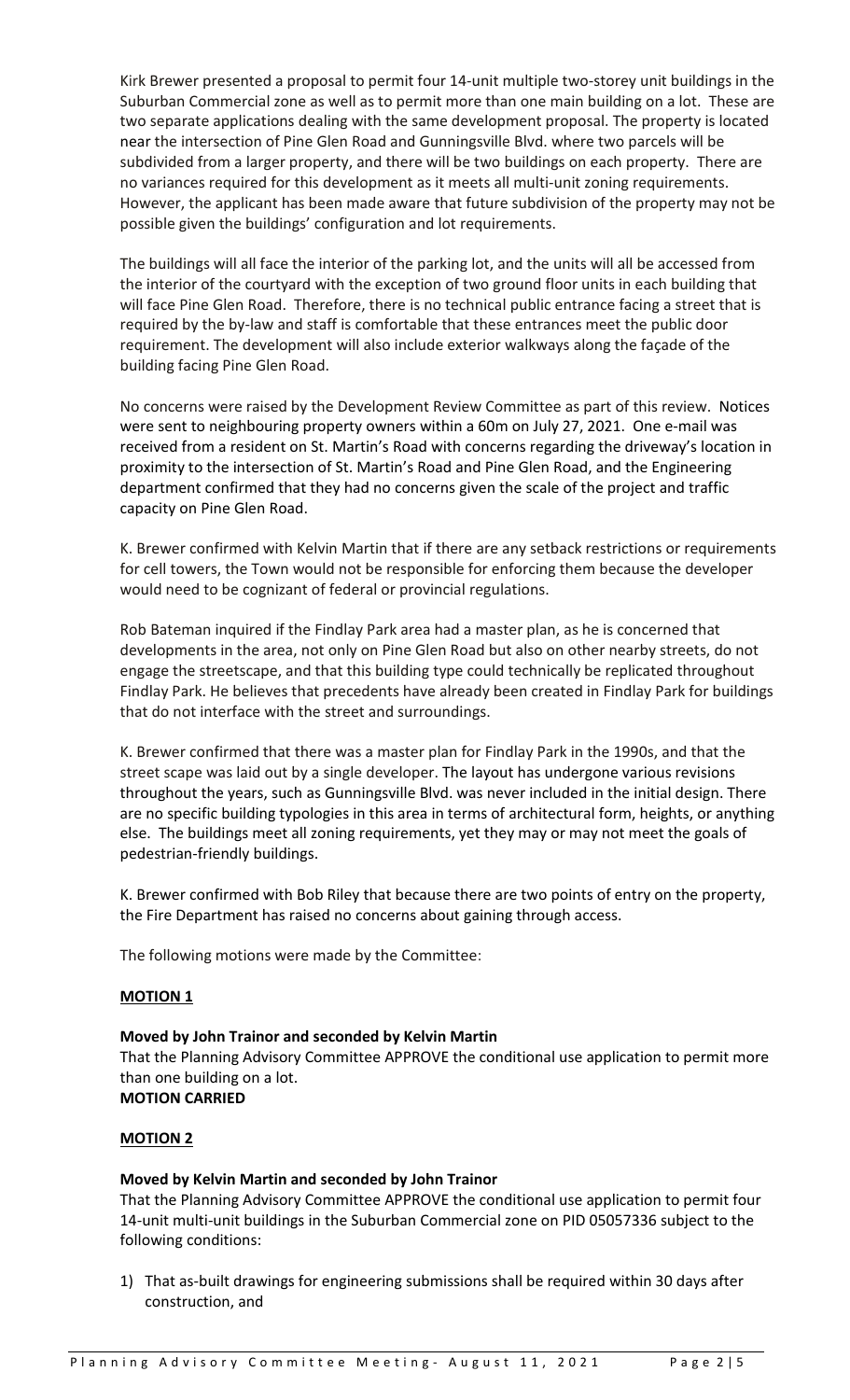2) That the proposed development shall be in substantial conformity with the site plans, elevation drawings and renderings provided.

**Nay Vote: Rob Bateman MOTION CARRIED**

**7. TENTATIVE SUBDIVISIONS**

**NIL**

#### **8. BY-LAW AMENDMENTS, ZONING AND MUNICIPAL PLAN MATTERS**

a) Rino Savoie, 720469 NB Inc., 180 Hillsborough Road (PIDs 00649137 and 05046131), request to rezone the subject properties from R1 to R3 for the purpose of a 12-unit multi-unit building (File 21-333)

Kirk Brewer noted this proposal is an application to rezone the property located at 180 Hillsborough Road from R1 Single Unit Dwelling to R3 –Multiple Unit Dwelling to permit the construction of a two-storey, 12-unit apartment building, which necessitates rezoning to the R3 zone due to the project's density (approximately 24 units/acre). It was previously occupied by a single unit dwelling that had fallen into disrepair and was recently demolished, and the property is approximately ½ an acre.

This section of Hillsborough Road contains a mix of uses, from low-density residential, to several smaller scale apartment buildings, to suburban commercial uses. To the south is a stable low-density neighbourhood. Height and landscaping are identified as key issues that must be addressed when multi-unit buildings are permitted next to low density zones.

The Municipal Plan recognizes that Hillsborough Road is not suitable for new single unit dwellings due to traffic volumes and anticipates an intensification of development via the rezoning process on a case-by-case basis.

A 6m landscaping buffer is required where a multi-unit building is proposed close to R1 designated properties or uses. The landscape buffer is proposed at 2.5m along the majority of the property to the west, due to the required driveway width of 6.7m. The existing trees on the bank between the next house and the proposed development will, nevertheless, serve as screening.

K. Brewer noted staff met with the developer on site to assess the current vegetation, and the developer worked with an engineer on a drainage plan to identify which trees would need to be removed in order for the development to proceed. The site has now been cleared to the extent necessary to allow this development to proceed; development activities should not damage the remaining trees.

Based on site visits at various times of the year, staff is satisfied that despite the required variances, the current tree buffer is sufficient to meet the intent of the zoning by-law's screening provisions.

A public hearing is scheduled for September 13, 2021. Public notification will be posted on the website and social media, and neighbours within 100m of the subject area will receive written notice of the public hearing

K. Brewer confirmed with Kelvin Martin that Engineering was aware of the grade of the parking lot and reviewed the elevation drawing and drainage plans but raised no concerns regarding the steepness.

The following motion was made by the Committee:

#### **Moved by John Trainor and seconded by Kelvin Martin**

That the Planning Advisory Committee RECOMMEND that Riverview Town Council adopt By-law 300-7-5 in order to rezone PIDs 00649137 and 05046131 from R1 - Single unit dwelling to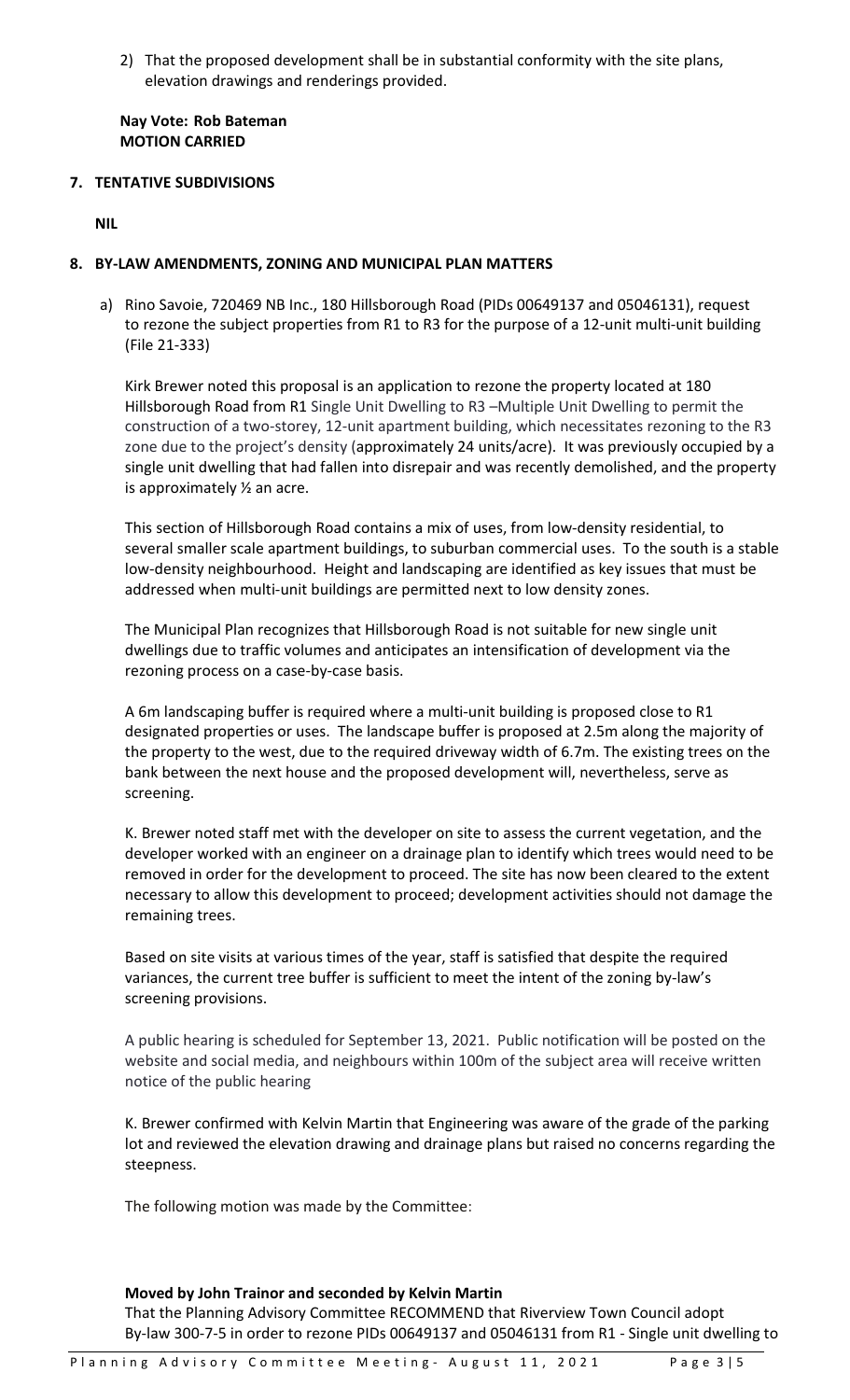R3 – Multiple-unit dwelling for the purpose of a 12-unit apartment building subject to the following conditions:

- a) That prior to the issuance of building and development permits, PIDs 00649137 and 05046131 be consolidated into a single lot,
- b) That notwithstanding the screening provisions under subsection 91(2) of the Zoning By-law, that the required landscape buffer along the western property line shall be reduced to 2.5m per site plan drawing SP1-RF, and that the existing vegetation shall be considered sufficient screening from adjacent properties,
- c) That notwithstanding subsection 91(3) of the Zoning By-law, a portion of the parking area shall be permitted to encroach into the required buffer per site plan drawing SP1-RF, and
- d) That nothing shall prohibit the property owner from applying for a variance under section 55 of the *Community Planning Act* for zoning provisions that are not addressed within the scope of this agreement.

## **MOTION CARRIED**

b) Town of Riverview, Henderson Avenue (PID 01042902), request to re-designate a portion of the property from CU to RES, and to rezone a portion of the property from PRI to R1 (File 21-1218)

Kirk Brewer remarked this request is to re-designate a portion of the property from CU to RES, and to rezone a portion of the property from PRI to R1. In December 2020, owners of seven properties on Henderson Ave requested that Riverview Town Council consider selling portion of PID 01042902 (Brian Crease Memorial Field). This would extend each of their properties by 60ft (18.28m), enabling them to ensure the treed buffer remains on their property and/or to remove trees in order to build accessory buildings and structures that would not fit on the existing lots.

The Planning Advisory Committee (PAC) consented to the sale of the lands for public purpose at its meeting on June 8. As part of the sale, Council is now considering rezoning the lands to R1 order to allow the residents to develop this portion of property for the purpose of accessory buildings and structures. A future land use map amendment is also required to permit the rezoning.

The application has been considered by Council. No concerns were raised by the Development Review Committee as part of this review, and the Parks and Recreation department is satisfied the proposal will not interfere with long range recreational planning at this location.

A public presentation to Council occurred at the August 9, 2021, Regular Council Meeting, and a Public Hearing is scheduled for September 13, 2021, as per the *Community Planning Act,* and notices will be posted on the Town's website. Neighbours within 100m of the subject property will be notified of the public hearing by mail.

The following motion was made by the Committee:

## **Moved Bob Riley and seconded by Rob Bateman**

That the Planning Advisory Committee RECOMMEND that Riverview Town Council adopt Municipal Plan Amendment By-law 300-33-3 and Zoning Amendment By-law 300-7-6 to redesignate a portion of PID 01042902 from CU to RES, and to rezone that same portion from PRI to R1 as part of the sale of lands for public purpose to adjacent property owners on Henderson Avenue.

**MOTION CARRIED**

## **9. OTHER BUSINESS**

a) PAC Member Attendance